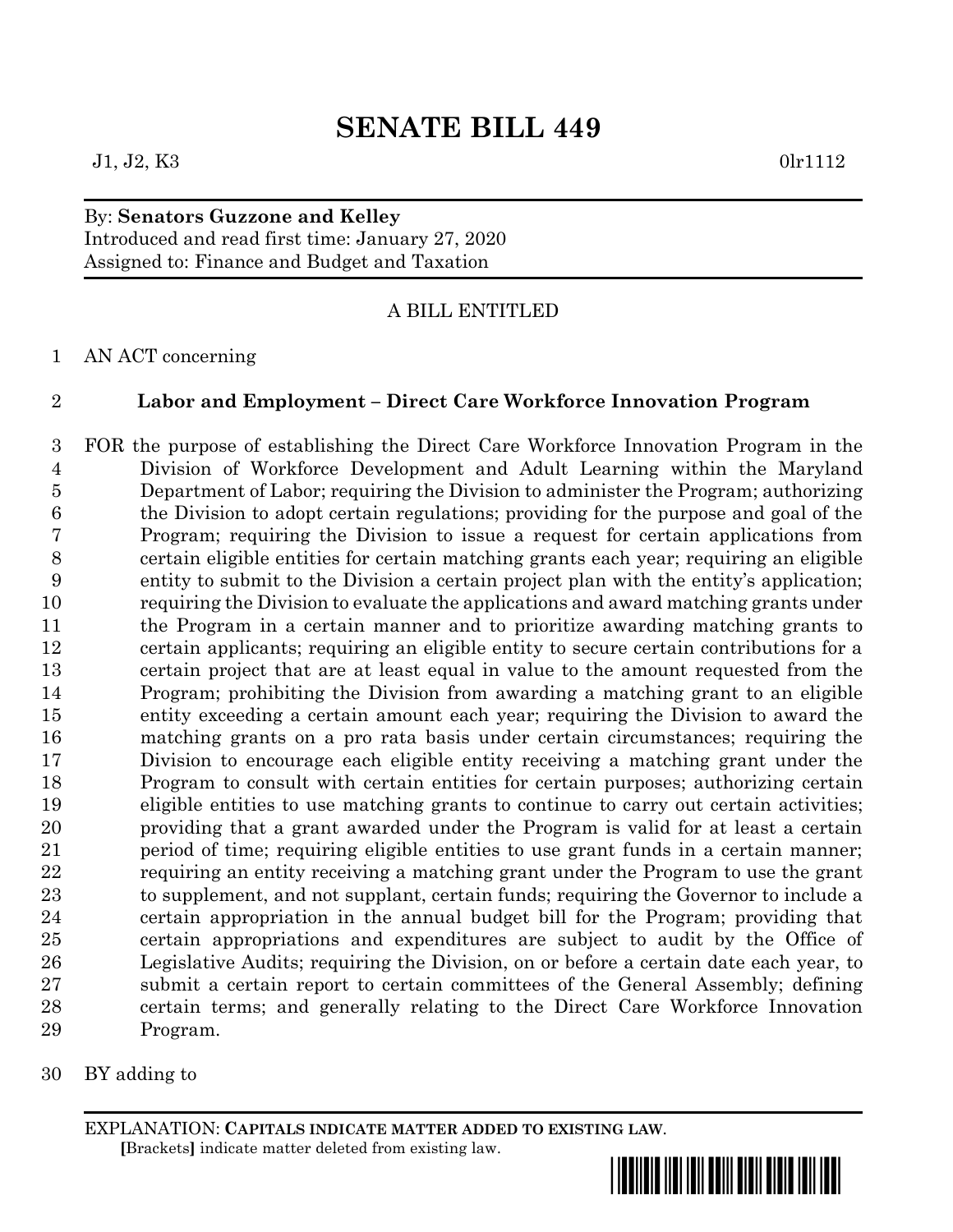| 1<br>$\sqrt{2}$<br>$\overline{3}$<br>4<br>$\overline{5}$ | Article – Labor and Employment<br>Section 11–1401 through 11–1407 to be under the new subtitle "Subtitle 14. Direct<br>Care Workforce Innovation Program"<br>Annotated Code of Maryland<br>(2016 Replacement Volume and 2019 Supplement) |
|----------------------------------------------------------|------------------------------------------------------------------------------------------------------------------------------------------------------------------------------------------------------------------------------------------|
|                                                          |                                                                                                                                                                                                                                          |
| $6\phantom{.}6$<br>7                                     | SECTION 1. BE IT ENACTED BY THE GENERAL ASSEMBLY OF MARYLAND,<br>That the Laws of Maryland read as follows:                                                                                                                              |
| 8                                                        | <b>Article - Labor and Employment</b>                                                                                                                                                                                                    |
| 9                                                        | <b>SUBTITLE 14. DIRECT CARE WORKFORCE INNOVATION PROGRAM.</b>                                                                                                                                                                            |
| 10                                                       | $11 - 1401.$                                                                                                                                                                                                                             |
| 11                                                       | (A)<br>IN THIS SUBTITLE THE FOLLOWING WORDS HAVE THE MEANINGS                                                                                                                                                                            |
| 12                                                       | INDICATED.                                                                                                                                                                                                                               |
| 13                                                       | "DIRECT CARE WORKER" MEANS AN INDIVIDUAL WHOSE OCCUPATION<br>(B)                                                                                                                                                                         |
| 14                                                       | IS CLASSIFIED UNDER THE 2018 STANDARD OCCUPATIONAL CLASSIFICATIONS OF                                                                                                                                                                    |
| 15                                                       | THE U.S. DEPARTMENT OF LABOR AS:                                                                                                                                                                                                         |
| 16                                                       | (1)<br>A HOME HEALTH AIDE (31-1121);                                                                                                                                                                                                     |
| 17                                                       | (2)<br>A PERSONAL AIDE (31-1122);                                                                                                                                                                                                        |
| 18                                                       | (3)<br>A NURSING ASSISTANT (31-1131); OR                                                                                                                                                                                                 |
| 19                                                       | (4)<br>A PSYCHIATRIC AIDE (31-1133).                                                                                                                                                                                                     |
| 20                                                       | (C) "DIVISION" MEANS THE DIVISION OF WORKFORCE DEVELOPMENT AND                                                                                                                                                                           |
| 21                                                       | <b>ADULT LEARNING.</b>                                                                                                                                                                                                                   |
| 22                                                       | "ELIGIBLE ENTITY" MEANS A NONPROFIT ORGANIZATION, A LABOR<br>(D)                                                                                                                                                                         |
| 23                                                       | ORGANIZATION, AN EMPLOYER OF DIRECT CARE WORKERS, OR AN ENTITY WITH                                                                                                                                                                      |
| 24                                                       | SHARED LABOR-MANAGEMENT OVERSIGHT:                                                                                                                                                                                                       |
|                                                          |                                                                                                                                                                                                                                          |
| 25                                                       | (1)<br>WITH AN ESTABLISHED RECORD OF RECRUITING OR PROVIDING                                                                                                                                                                             |
| 26                                                       | TRAINING TO DIRECT CARE WORKERS; OR                                                                                                                                                                                                      |
| 27                                                       | (2)<br>THAT ESTABLISHES A TRAINING PROGRAM IN CONSULTATION                                                                                                                                                                               |
| 28                                                       | WITH AN ORGANIZATION WITH AN ESTABLISHED RECORD OF PROVIDING TRAINING                                                                                                                                                                    |
| 29                                                       | TO DIRECT CARE WORKERS.                                                                                                                                                                                                                  |

**SENATE BILL 449**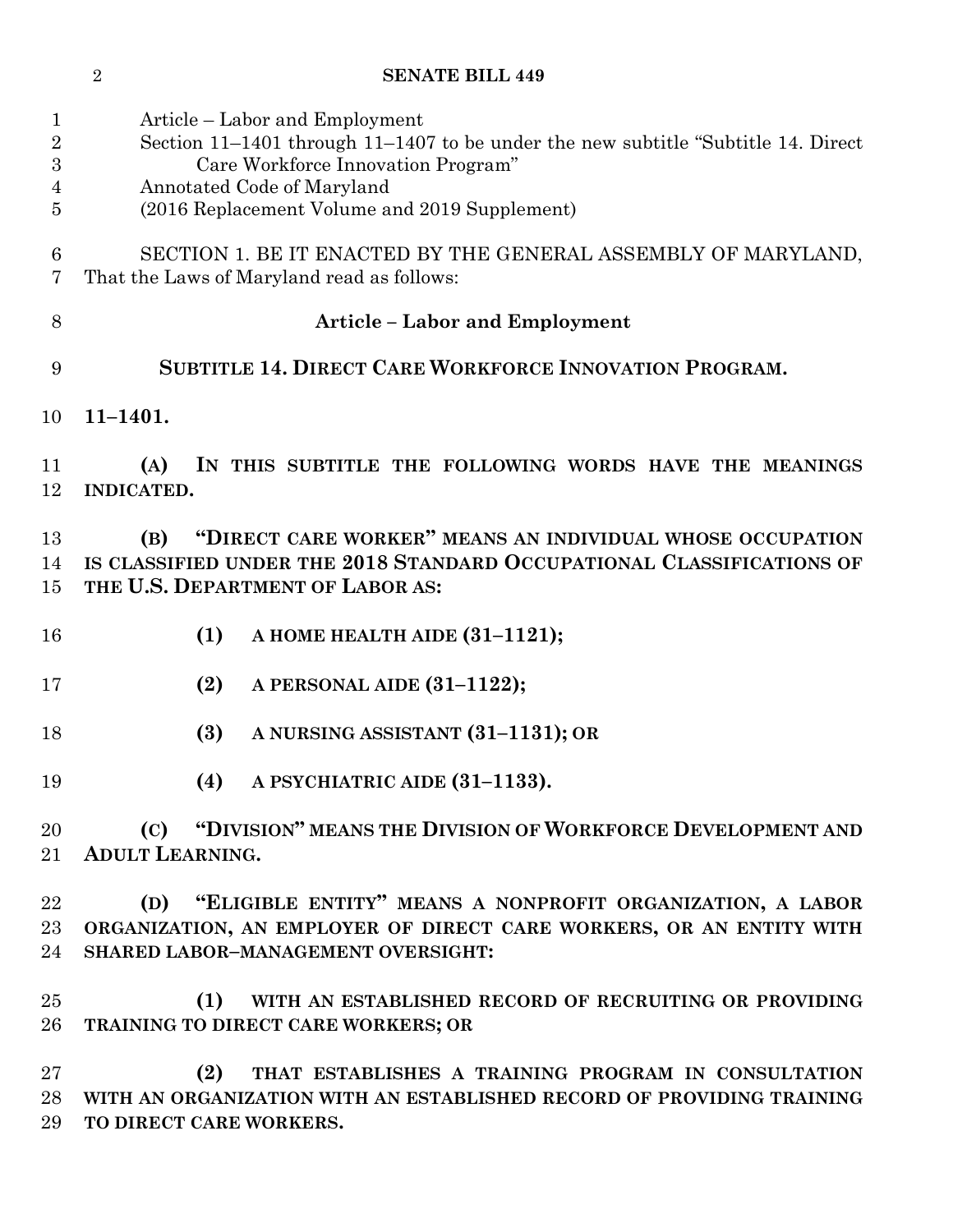**(E) "PROGRAM" MEANS THE DIRECT CARE WORKFORCE INNOVATION PROGRAM.**

**11–1402.**

 **(A) THERE IS A DIRECT CARE WORKFORCE INNOVATION PROGRAM IN THE DIVISION.**

**(B) THE DIVISION SHALL ADMINISTER THE PROGRAM.**

 **(C) THE DIVISION MAY ADOPT REGULATIONS TO IMPLEMENT THIS SUBTITLE.**

**11–1403.**

 **(A) THE PURPOSE OF THE PROGRAM IS TO PROVIDE MATCHING GRANTS TO ELIGIBLE ENTITIES TO CREATE AND EXPAND ON SUCCESSFUL RECRUITMENT AND RETENTION STRATEGIES THAT ADDRESS THE RANGE OF POTENTIAL BARRIERS TO INCREASING THE NUMBER OF DIRECT CARE WORKERS.**

 **(B) THE GOAL OF THE PROGRAM IS TO ENSURE THE AVAILABILITY OF TRAINED DIRECT CARE WORKERS ACROSS THE STATE.**

**11–1404.**

 **(A) EACH YEAR, THE DIVISION SHALL ISSUE A REQUEST FOR APPLICATIONS FROM ELIGIBLE ENTITIES FOR MATCHING GRANTS OFFERED UNDER THE PROGRAM.**

 **(B) TO RECEIVE A MATCHING GRANT UNDER THE PROGRAM, AN ELIGIBLE ENTITY SHALL SUBMIT TO THE DIVISION WITH THE ENTITY'S APPLICATION A PROJECT PLAN FOR EACH PROJECT TO BE DEVELOPED AND CARRIED OUT, OR FOR ACTIVITIES TO BE CONTINUED, WITH THE GRANT.**

 **(C) A PROJECT PLAN SUBMITTED BY AN ELIGIBLE ENTITY UNDER SUBSECTION (B) OF THIS SECTION SHALL INCLUDE A DESCRIPTION OF:**

 **(1) CURRENT OR PROJECTED JOB OPENINGS FOR, OR RELEVANT LABOR MARKET INFORMATION RELATED TO, DIRECT CARE WORKERS IN THE REGION TO BE SERVED BY THE PROJECT, AND THE GEOGRAPHIC SCOPE OF THE WORKFORCE TO BE SERVED BY THE PROJECT;**

 **(2) SPECIFIC EFFORTS AND STRATEGIES THAT THE PROJECT WILL UNDERTAKE TO REDUCE BARRIERS TO THE RECRUITMENT, RETENTION, OR**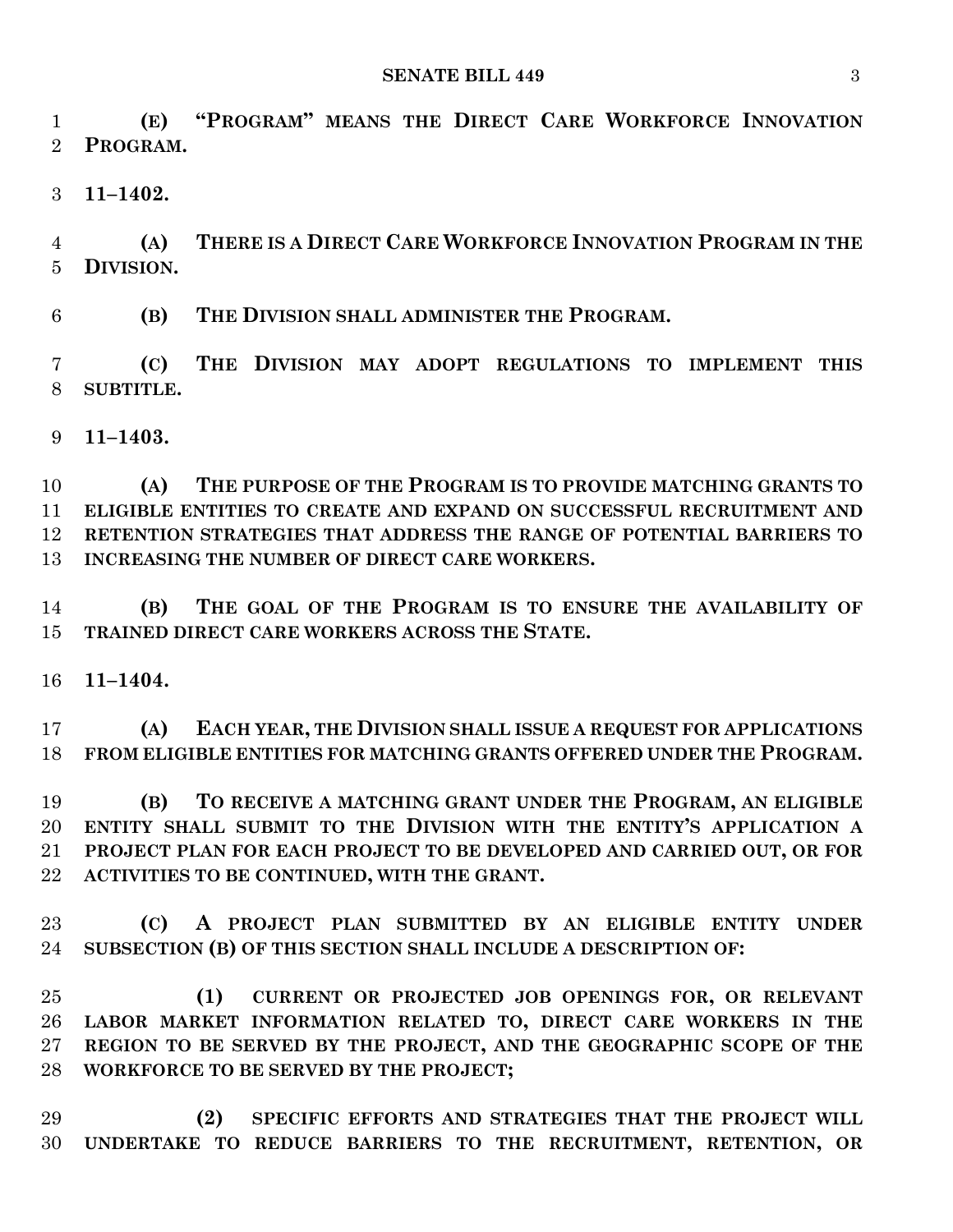|                                       | <b>SENATE BILL 449</b><br>$\overline{4}$                                                                                                                                                                                                                        |
|---------------------------------------|-----------------------------------------------------------------------------------------------------------------------------------------------------------------------------------------------------------------------------------------------------------------|
| $\mathbf 1$                           | ADVANCEMENT OF DIRECT CARE WORKERS;                                                                                                                                                                                                                             |
| $\overline{2}$<br>3<br>$\overline{4}$ | IF APPLICABLE, ANY OTHER INNOVATIVE MODELS OR PROCESSES<br>(3)<br>THE ELIGIBLE ENTITY WILL IMPLEMENT TO SUPPORT THE RETENTION OF DIRECT<br><b>CARE WORKERS;</b>                                                                                                 |
| $\overline{5}$<br>6                   | (4)<br>THE SUPPORTIVE SERVICES AND BENEFITS TO BE PROVIDED TO<br>DIRECT CARE WORKERS TO SUPPORT THE RETENTION OF DIRECT CARE WORKERS;                                                                                                                           |
| 7<br>8<br>9<br>10                     | HOW THE ELIGIBLE ENTITY WILL MAKE USE OF CAREER PLANNING<br>(5)<br>TO SUPPORT THE IDENTIFICATION OF ADVANCEMENT OPPORTUNITIES AND CAREER<br>PATHWAYS FOR DIRECT CARE WORKERS IN THE REGION TO BE SERVED BY THE<br>PROJECT;                                      |
| 11<br>12                              | HOW THE ELIGIBLE ENTITY WILL COLLECT AND SUBMIT TO THE<br>(6)<br>DIVISION WORKFORCE DATA AND OUTCOMES OF THE PROJECT;                                                                                                                                           |
| 13<br>14<br>15                        | AN ASSURANCE THAT ANY BENEFIT OR SERVICE PROVIDED UNDER<br>(7)<br>THE PROJECT WILL BE PROVIDED AT NO COST TO DIRECT CARE WORKERS OR<br>INDIVIDUALS ASSISTED BY DIRECT CARE WORKERS;                                                                             |
| 16<br>17<br>18<br>19                  | HOW THE ELIGIBLE ENTITY WILL CONSULT WITH DIRECT CARE<br>(8)<br>WORKERS, REPRESENTATIVES OF DIRECT CARE WORKERS, INDIVIDUALS ASSISTED<br>BY DIRECT CARE WORKERS, AND THE FAMILIES OF INDIVIDUALS ASSISTED BY<br>DIRECT CARE WORKERS THROUGHOUT THE PROJECT; AND |
| 20<br>$21\,$                          | (9)<br>OUTREACH EFFORTS TO INDIVIDUALS FOR PARTICIPATION IN THE<br>PROJECT, INCLUDING TARGETED OUTREACH EFFORTS TO:                                                                                                                                             |
| 22<br>23<br>24                        | (I)<br>INDIVIDUALS WHO ARE RECIPIENTS OF, OR ELIGIBLE FOR,<br>ASSISTANCE UNDER A STATE PROGRAM FUNDED UNDER PART A OF TITLE IV OF<br>THE SOCIAL SECURITY ACT; AND                                                                                               |
| 25                                    | (II)<br>INDIVIDUALS WHO HAVE BARRIERS TO EMPLOYMENT.                                                                                                                                                                                                            |
| 26                                    | $11 - 1405.$                                                                                                                                                                                                                                                    |
| $27\,$<br>28<br>29                    | IN EVALUATING THE APPLICATIONS SUBMITTED IN ACCORDANCE WITH<br>(A)<br>§ 11-1404 OF THIS SUBTITLE AND SELECTING ELIGIBLE ENTITIES TO RECEIVE A<br>MATCHING GRANT UNDER THE PROGRAM, THE DIVISION SHALL:                                                          |
| 30<br>$31\,$                          | (1)<br>SEEK EQUITABLE GEOGRAPHIC AND DEMOGRAPHIC DIVERSITY,<br>INCLUDING RURAL AND URBAN AREAS;                                                                                                                                                                 |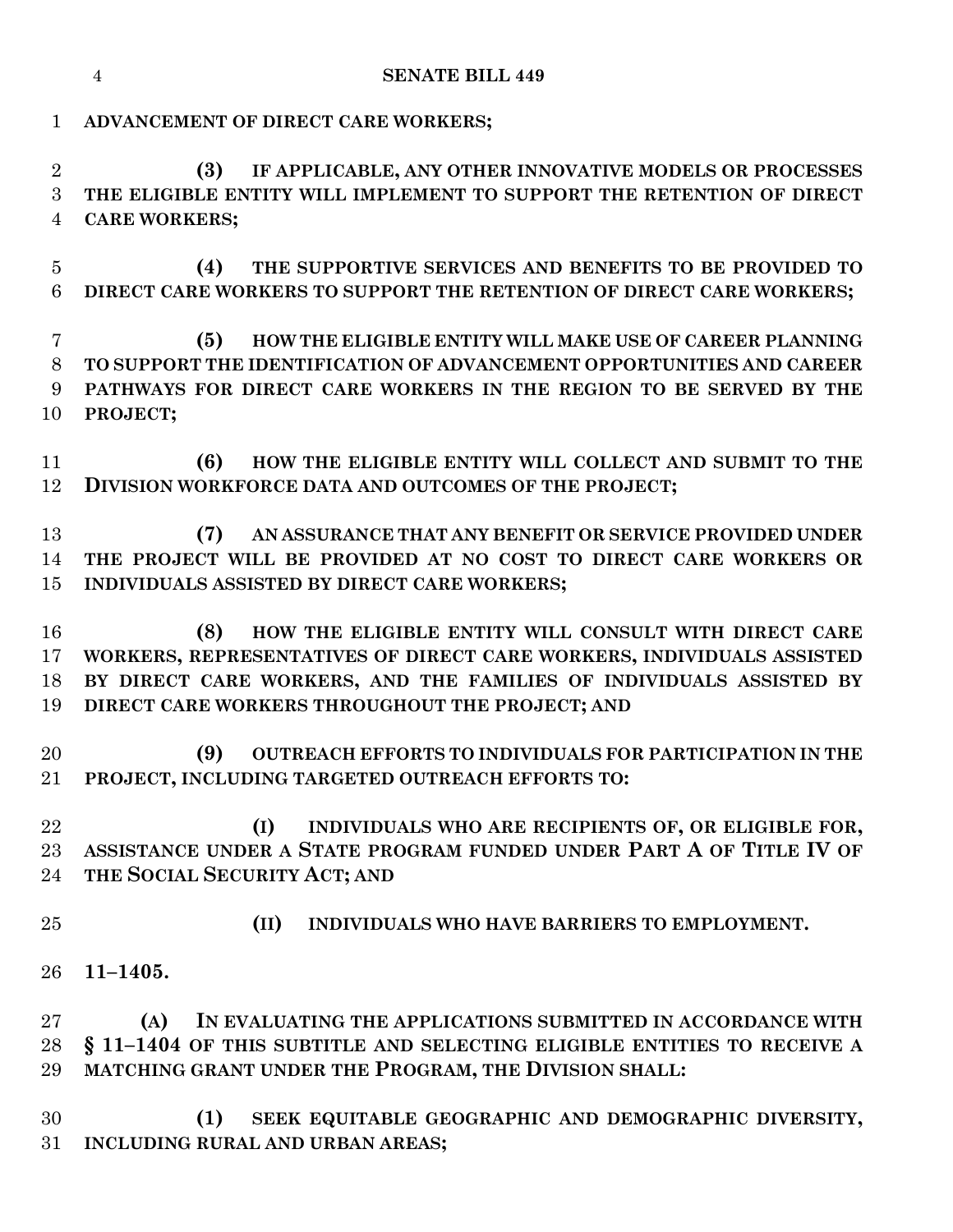**(2) ENSURE THAT SELECTED ELIGIBLE ENTITIES WILL SERVE AREAS WHERE DIRECT CARE, OR A RELATED OCCUPATION, IS AN IN–DEMAND INDUSTRY SECTOR OR OCCUPATION; AND**

 **(3) GIVE PRIORITY TO ELIGIBLE ENTITIES PROPOSING TO PREDOMINATELY SERVE THE INDIVIDUALS DESCRIBED UNDER § 11–1404(C)(9)(I) AND (II) OF THIS SUBTITLE.**

 **(B) AN ELIGIBLE ENTITY SHALL SECURE CONTRIBUTIONS FOR THE PROJECT IN AN AMOUNT OF MONEY OR OTHER CONSIDERATION AT LEAST EQUAL IN VALUE TO THE AMOUNT OF MONEY REQUESTED FROM THE PROGRAM.**

 **(C) (1) THE DIVISION MAY NOT AWARD A MATCHING GRANT TO AN ELIGIBLE ENTITY THAT EXCEEDS \$50,000 EACH YEAR.**

 **(2) IF THE DIVISION RECEIVES APPLICATIONS FOR MATCHING GRANTS TOTALING MORE THAN THE AMOUNT OF FUNDS APPROPRIATED FOR THE PROGRAM FOR A FISCAL YEAR, THE DIVISION SHALL AWARD THE GRANTS ON A PRO RATA BASIS.**

 **(D) THE DIVISION SHALL ENCOURAGE EACH ELIGIBLE ENTITY RECEIVING A MATCHING GRANT UNDER THE PROGRAM, IN DEVELOPING AND CARRYING OUT A PROJECT, TO CONSULT WITH:**

- **(1) INSTITUTIONS OF HIGHER EDUCATION;**
- **(2) THE MARYLAND DEPARTMENT OF HEALTH;**
- **(3) ONE–STOP CAREER CENTERS; AND**
- **(4) ORGANIZATIONS WITH EXPERTISE IN THE NEEDS OF WOMEN, RACIAL MINORITIES, IMMIGRANTS, AND THE IMPOVERISHED.**

 **(E) AN ELIGIBLE ENTITY THAT CARRIES OUT ACTIVITIES FOR PURPOSES OF RECRUITING, RETAINING, OR PROVIDING ADVANCEMENT OPPORTUNITIES TO DIRECT CARE WORKERS BEFORE RECEIPT OF A MATCHING GRANT UNDER THE PROGRAM MAY USE THE GRANT TO CONTINUE CARRYING OUT THOSE ACTIVITIES.**

 **(F) A MATCHING GRANT AWARDED UNDER THE PROGRAM SHALL BE VALID FOR AT LEAST 3 YEARS.**

**(G) AN ELIGIBLE ENTITY RECEIVING A MATCHING GRANT UNDER THE**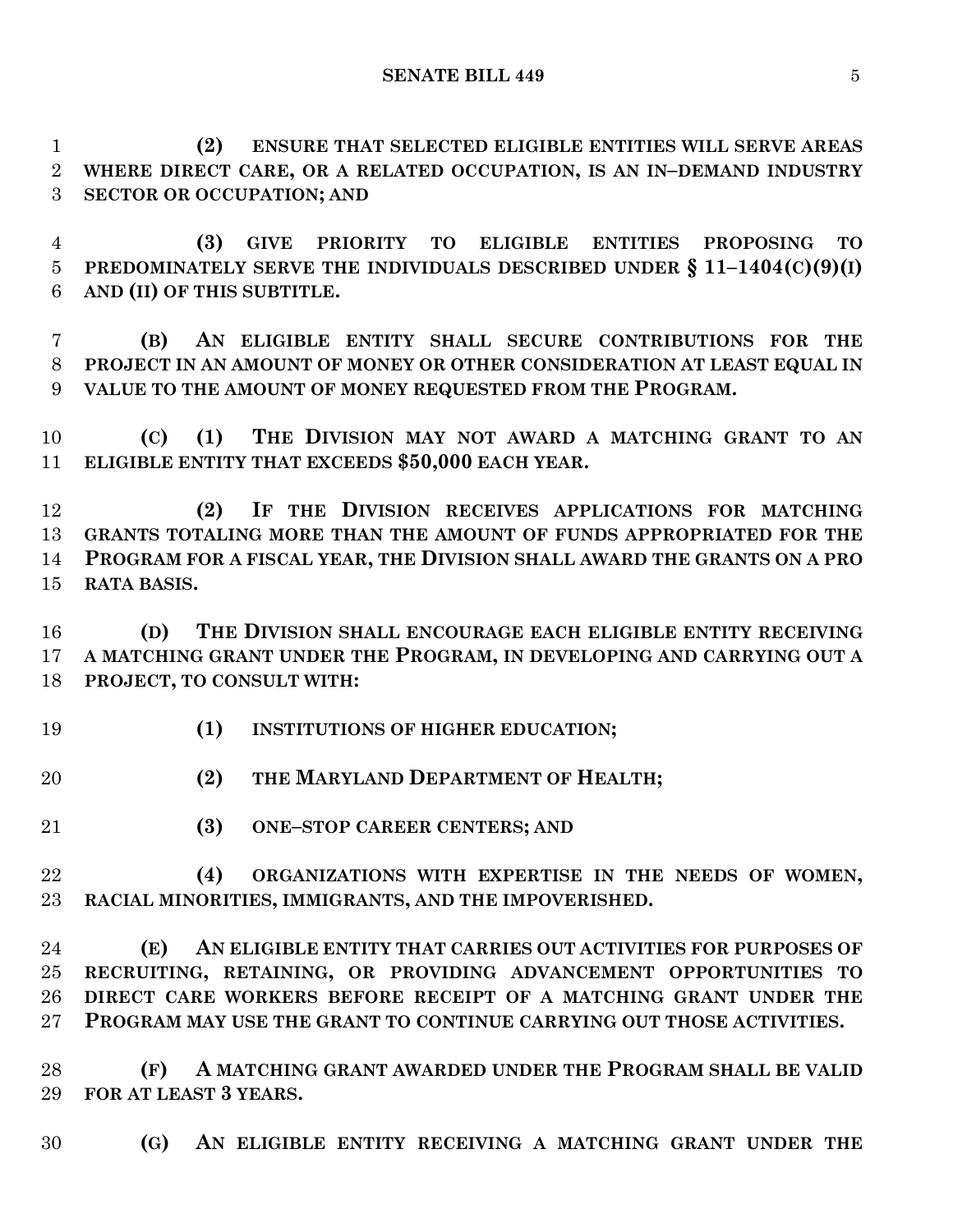**PROGRAM SHALL USE THE FUNDS TO CARRY OUT AT LEAST ONE PROJECT OR TO CONTINUE AN ACTIVITY COMMENCED BEFORE RECEIPT OF THE GRANT THAT:**

 **(1) DEVELOPS AND IMPLEMENTS A STRATEGY FOR THE RECRUITMENT, RETENTION, OR ADVANCEMENT OF DIRECT CARE WORKERS THAT INCLUDES AN ACTIVITY DESCRIBED IN THE ELIGIBLE ENTITY'S APPLICATION; AND**

 **(2) PROVIDES COMPENSATION TO EACH DIRECT CARE WORKER FOR ANY TRAINING RECEIVED UNDER THE PROJECT OR ACTIVITY.**

 **(H) (1) AN ELIGIBLE ENTITY RECEIVING A MATCHING GRANT UNDER THE PROGRAM MAY USE NOT MORE THAN 10% OF THE FUNDS OF THE GRANT FOR COSTS ASSOCIATED WITH THE ADMINISTRATION OF A PROJECT UNDER THE PROGRAM.**

 **(2) AN ELIGIBLE ENTITY RECEIVING A MATCHING GRANT UNDER THE PROGRAM SHALL USE AT LEAST 5% OF THE FUNDS OF THE GRANT TO PROVIDE DIRECT FINANCIAL ASSISTANCE, SUCH AS SUPPORTIVE SERVICES, TO DIRECT CARE WORKERS TO SUPPORT THE FINANCIAL NEEDS OF THE DIRECT CARE WORKERS TO ENTER, REMAIN ENROLLED IN, AND COMPLETE THE PROJECT ASSISTED BY THE GRANT.**

 **(3) AN ELIGIBLE ENTITY RECEIVING A MATCHING GRANT UNDER THE PROGRAM SHALL USE THE GRANT TO SUPPLEMENT, AND NOT SUPPLANT, THE AMOUNT OF FUNDS THAT, IN THE ABSENCE OF THE GRANT, WOULD BE AVAILABLE TO ADDRESS THE RECRUITMENT, RETENTION, OR ADVANCEMENT OF DIRECT CARE WORKERS IN THE REGION SERVED BY THE ELIGIBLE ENTITY.**

**11–1406.**

 **(A) FOR EACH FISCAL YEAR, THE GOVERNOR SHALL INCLUDE IN THE ANNUAL BUDGET BILL AN APPROPRIATION OF AT LEAST \$250,000 FOR THE PROGRAM.**

 **(B) APPROPRIATIONS AND EXPENDITURES MADE FOR THE PURPOSE OF IMPLEMENTING THE PROGRAM, INCLUDING THE USE OF ANY FUNDS RECEIVED BY A PERSON UNDER ANY COMPONENT OF THE PROGRAM, ARE SUBJECT TO AUDIT BY THE OFFICE OF LEGISLATIVE AUDITS AS PROVIDED IN § 2–1220 OF THE STATE GOVERNMENT ARTICLE.**

**11–1407.**

 **ON OR BEFORE DECEMBER 1 EACH YEAR, BEGINNING IN 2021, THE DIVISION SHALL REPORT TO THE SENATE FINANCE COMMITTEE AND THE HOUSE HEALTH**